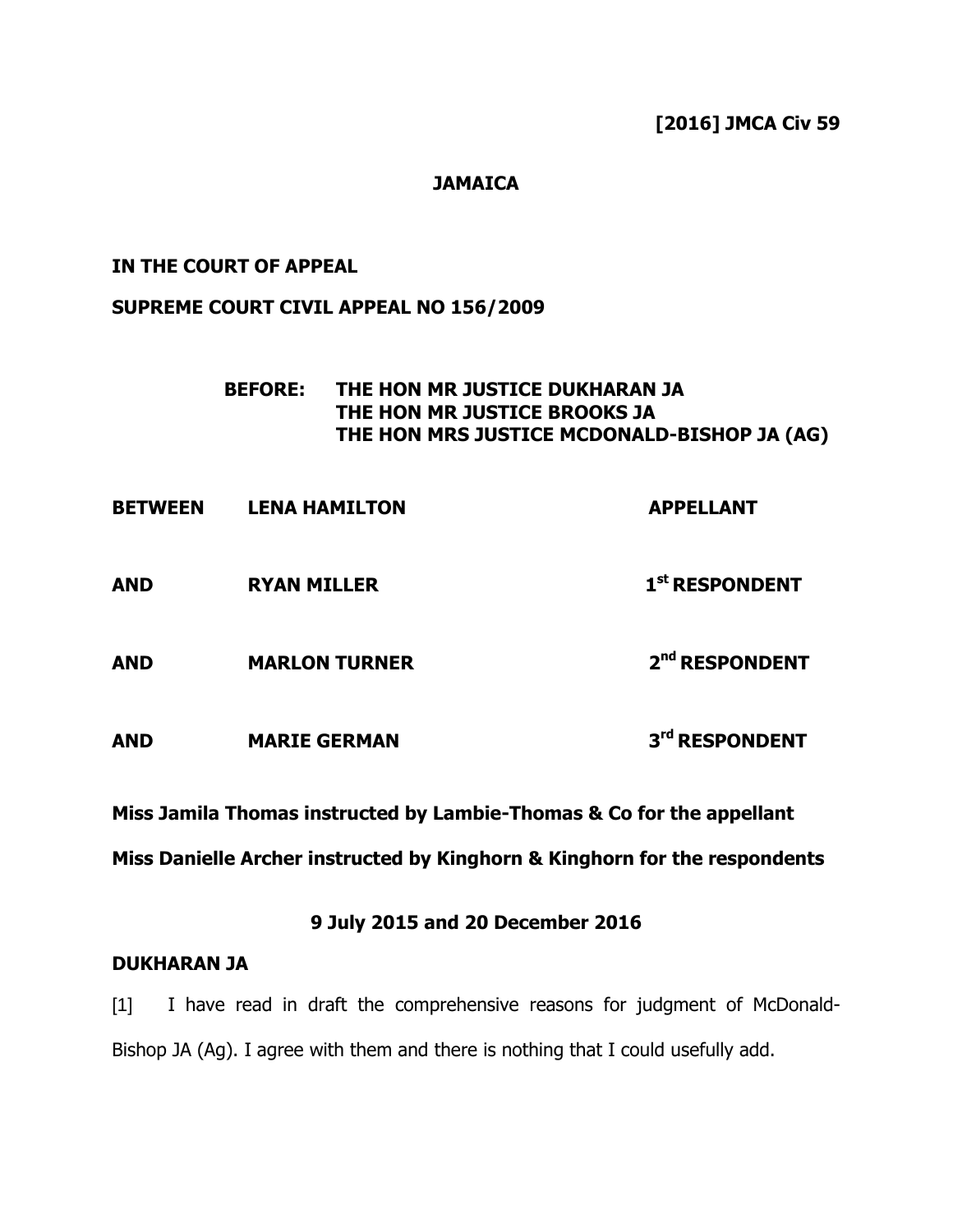### **BROOKS JA**

[2] I also have read in draft the reasons for judgment of my sister, McDonald-Bishop JA (Ag). I agree with her reasoning and conclusion and have nothing useful to add.

### **MCDONALD-BISHOP JA (AG)**

[3] This is an appeal from the judgment of Daye J, delivered in the Supreme Court on 21 October 2009, in which he found the appellant vicariously liable in damages to the three respondents for injuries they sustained in a motor vehicle collision that occurred along the Bustamante Highway in the parish of Clarendon on 4 March 2005.

[4] The primary issue for consideration by the learned trial judge was whether the appellant, being the registered owner of the motor vehicle, which at the time of the accident was being driven by Eric Bartley, who was named as the  $1<sup>st</sup>$  defendant in the proceedings in the court below, and who was found liable in negligence for the accident, was vicariously liable in damages to the respondents.

[5] On 9 July 2015, we heard the appeal and at the conclusion of the submissions of counsel for the parties, we ordered as follows:

- "1. Appeal allowed.
- 2. The judgment handed down in the lower court on October 21, 2009, is set aside.
- 3. Costs to be taxed if not agreed."

We promised then to put our reasons in writing; this is in fulfilment of that promise. The delay is regretted.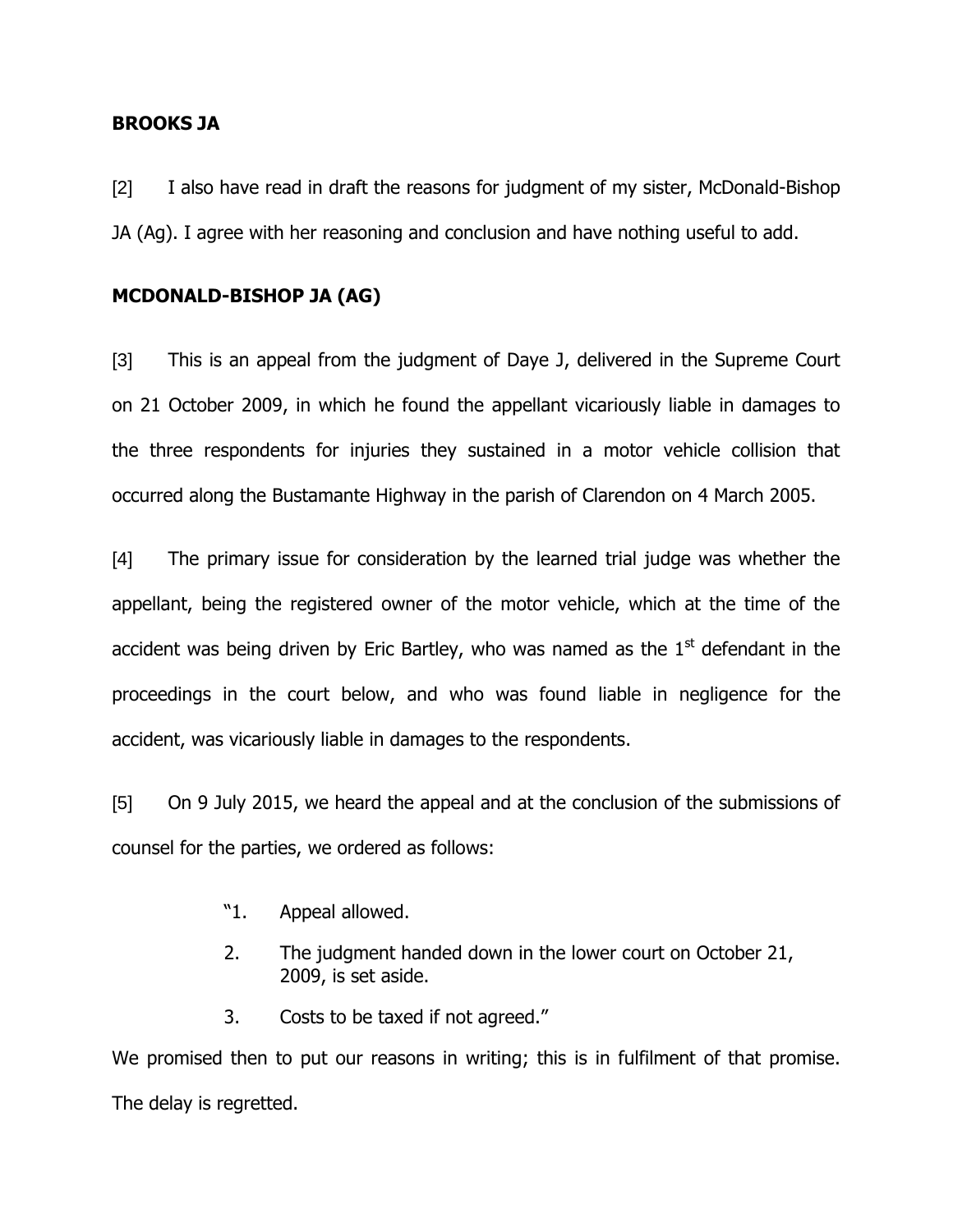### **The background**

[6] The respondents all filed separate claims between 3 June 2005 and 28 November 2005, seeking damages for personal injuries and losses they sustained as a result of the motor vehicle accident. At the time of the accident, they were passengers in a public passenger motor vehicle, which was owned by Hubert Morrison and being driven by Winston Smith who were named as  $4<sup>th</sup>$  and  $3<sup>rd</sup>$  defendants, respectively, in the proceedings below.

[7] The respondents" collective claim was that while they were proceeding along the Bustamante Highway in the parish of Clarendon, along a section of the road known as Rhule Pen/Drags District, Eric Bartley, the driver of the motor vehicle owned by the appellant, overtook a line of traffic and collided with the motor vehicle in which they were travelling, resulting in personal injuries to them. They averred, among other things, negligence against Eric Bartley and vicarious liability against the appellant, as the registered owner of the motor vehicle that was being driven by Eric Bartley.

[8] The appellant filed a defence against the claims of the respondents. The core of her defence was that at the time of the accident, the vehicle being driven by Eric Bartley had been sold and so Eric Bartley was not acting as her servant or agent at the time of the collision.

[9] On 16 January 2007, all three claims were consolidated by order of a judge of the Supreme Court and were subsequently tried together before Daye J (Ag).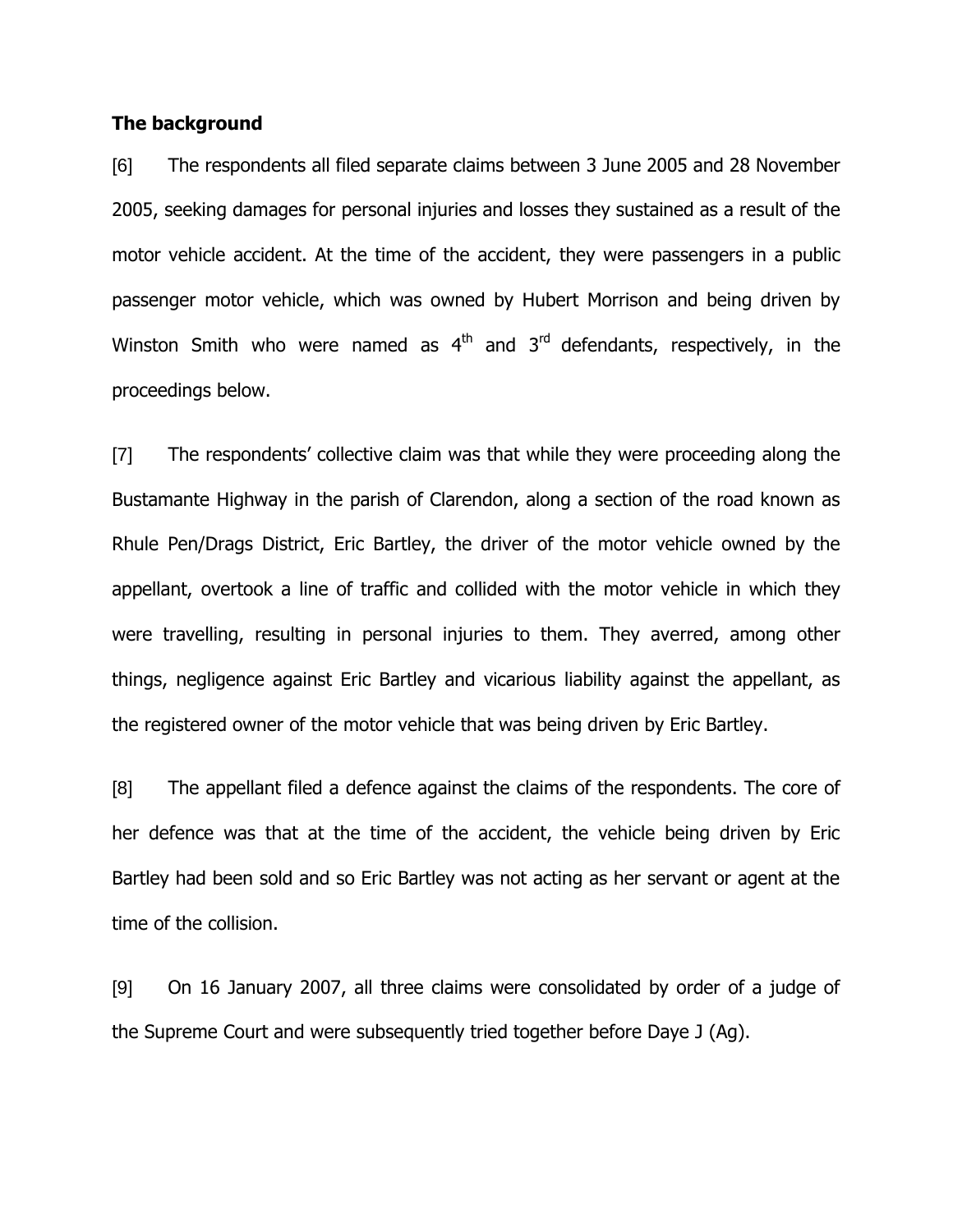#### **The evidence of the appellant at trial**

[10] The appellant, in her witness statement, which was permitted to stand as her evidence-in-chief at the trial, gave the following evidence in rebutting the respondents' claim that she was vicariously liable for the alleged negligence of Eric Bartley. In 2004, she sold the vehicle in question to Mr Fitzroy Wilson for \$550,000.00. There was a written agreement evidencing the sale of the vehicle. However, both the agreement and the receipt issued for the purchase of the vehicle were kept by Mr Fitzroy Wilson. She did not transfer the vehicle into the name of Fitzroy Wilson because at the time of the sale, she could not find the original title. She reported the title as having been lost to the May Pen Police and upon receipt of a letter from them, used it to apply for a new title from the May Pen Collectorate of Taxes. Due to the fact that she had not received a replacement title in order to effect the transfer, and the insurance for the vehicle having not yet expired, she allowed Fitzroy Wilson to operate the vehicle with the insurance in her name.

[11] She subsequently became aware that Fitzroy Wilson had sold the vehicle to Lloyd Shakespeare. Lloyd Shakespeare came to her about the transaction and she met him then for the first time. Having met Lloyd Shakespeare, she again consented to the motor vehicle insurance continuing in her name until the title for the vehicle was "sorted out". When the replacement title was eventually ready for collection, she arranged for someone to collect it on her behalf, as she had sustained an injury to her leg, which caused her to be confined to a wheelchair. As a result, she signed the title and gave it to Mr Shakespeare to transfer the motor vehicle in his name.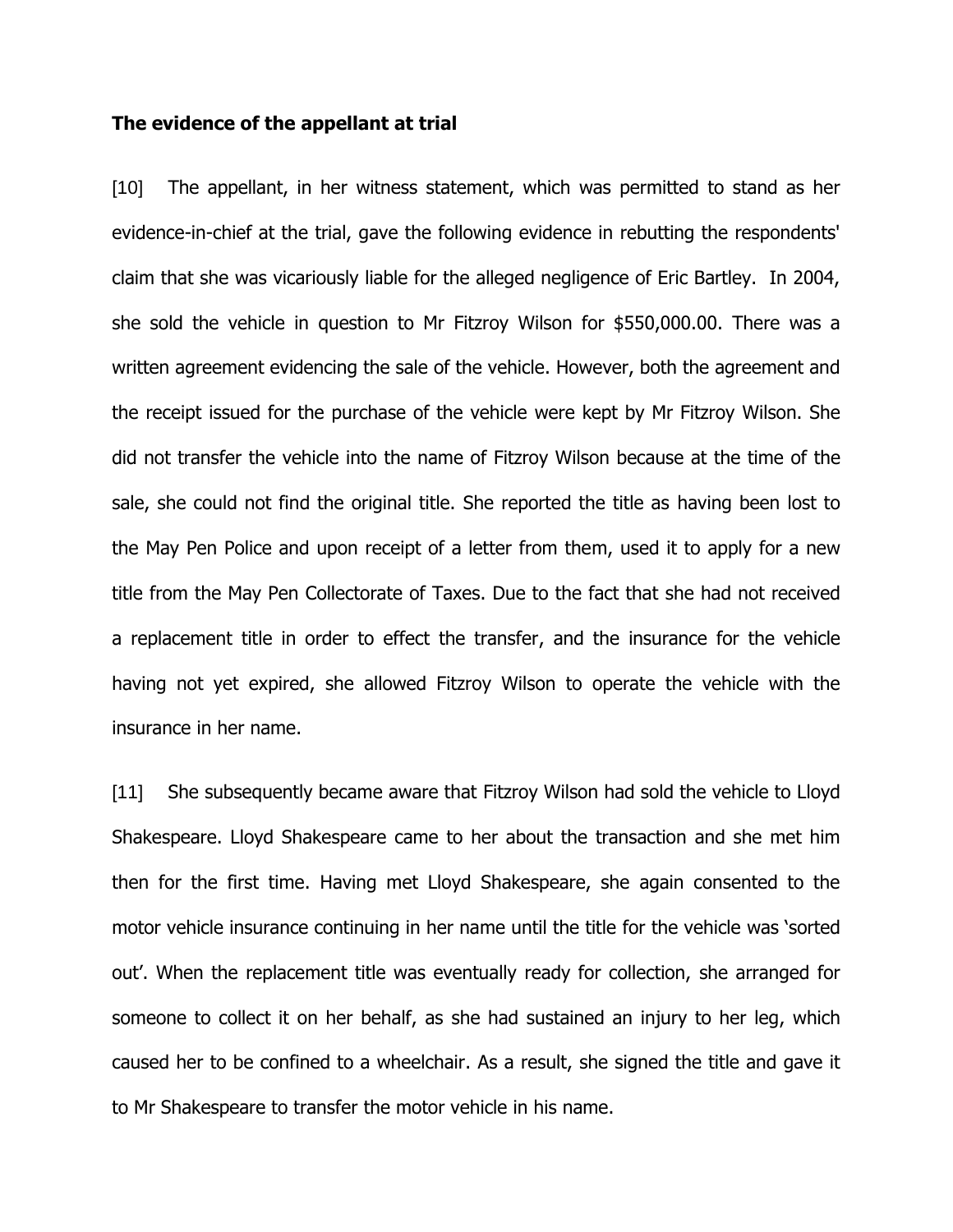[12] She only met Eric Bartley once; she does not know him personally; he was not driving the vehicle for her benefit or purpose; and at the time of the accident, she did not know where he was going.

[13] During the course of cross-examination, the appellant was shown a document (the record does not reflect the nature and full contents of the document). She agreed, however, to having signed the document. In that document, she evidently referred to Lloyd Shakespeare as her agent. Her explanation for having done so was that the title for the motor vehicle was still in her name. She explained it in this way:

> "[I] agree Lloyd Shakespeare was my agent because Mr. Shakespeare ask [sic] me. I say he was my agent at that time because the title was not transferred from my name."

[14] She further stated under cross-examination that she did not know the whereabouts of Fitzroy Wilson or Lloyd Shakespeare and that notwithstanding her efforts to contact Lloyd Shakespeare, she was unable to find him. Although Eric Bartley was named as the  $1<sup>st</sup>$  defendant, he did not attend the trial. Lloyd Shakespeare and Fitzroy Wilson were not joined by way of third party proceedings.

### **The trial judge's findings**

[15] The learned trial judge found that Eric Bartley caused the accident through negligently operating the vehicle he was driving and that the appellant was vicariously liable for his negligence. In coming to his decision that the appellant was vicariously liable for the actions of Eric Bartley, the learned trial judge reasoned: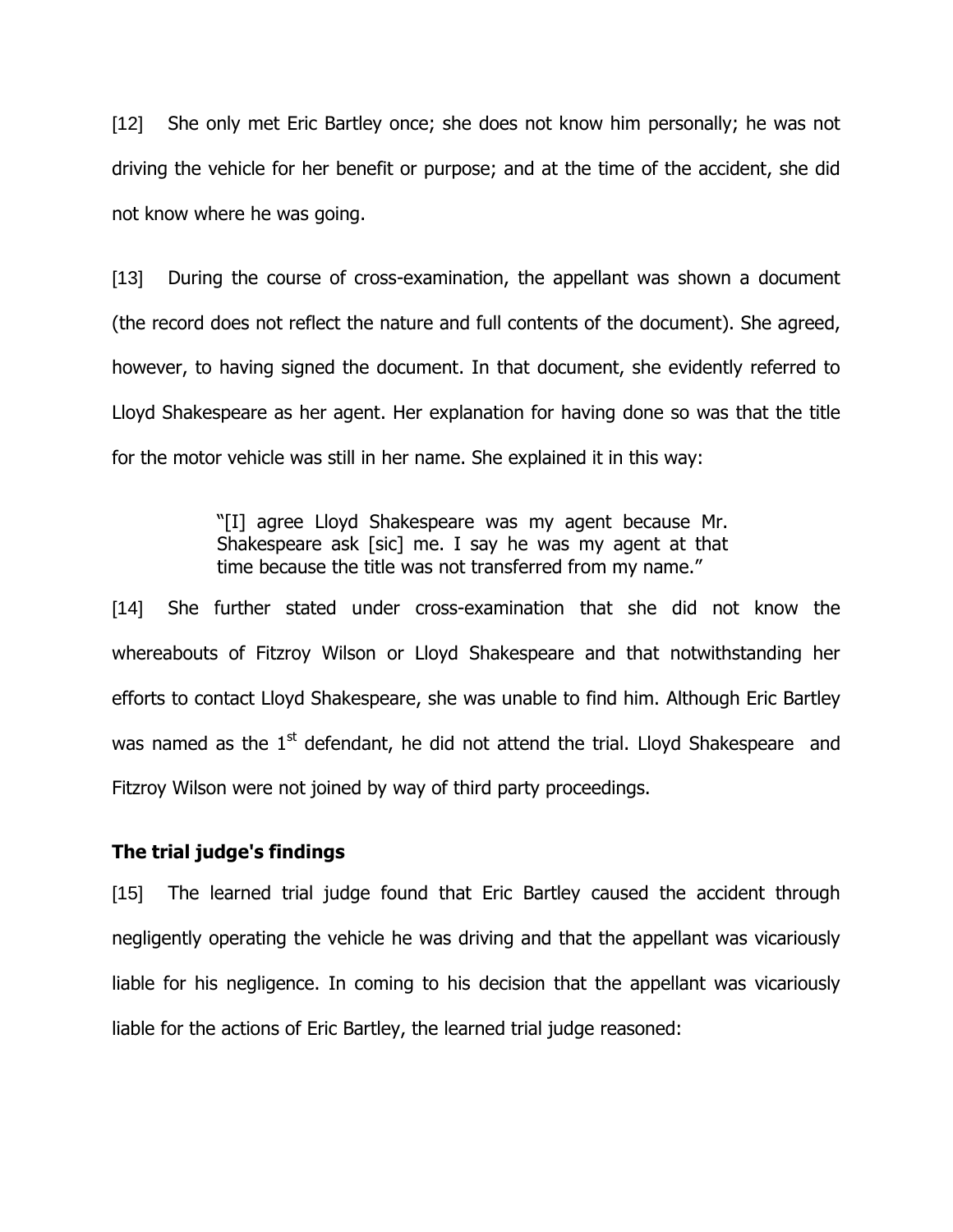"The driver of the coaster bus did not give evidence. No evidence to contradict the claimants and [sic] of Taxi driver. The registered owner of [sic] coaster bus is [the appellant]. Her evidence is that she sold the bus to one person who sold to another does not displace the fact that she is the registered owner.

She was aware that the title was lost. She was aware that it was necessary to transfer the title. She gave permission that the insurance should continue in her name from  $1<sup>st</sup>$ purchaser to 2<sup>nd</sup> purchaser. She retained control and responsibility of the bus to that extent.

This raise [sic] the issue of vicarious liability on the ground that the driver at the time was her agent.

The present driver of the Toyota bus I found did not exercise due care and attention. He is therefore liable to the parties injured by this motor vehicle accident. The question is whether the registered owner is liable i.e vicariously liable for the action of this driver who she testify [sic] she has no connection with.

If the driver had no authority on [sic] factor in law to operate this bus on behalf of the registered owner then the registered owner would be excluded from liability. The circumstances suggest the driver had ostensible authority to operate the bus by the registered owner. The registered owner would have to rebut this prima facie inference to escape liability (see Motor Vehicle (Third Party) Insurance Act).

The explanation of the registered owner [the appellant] obliged her to join the person to whom the bus was sold to in the third party proceedings. She did not. At the end of the day I do not hold [sic] her explanation rebut [sic] the ostensible authenticity [sic] [authority?] the driver of the bus had from the registered owner of the vehicle and the person in whom [sic] name the insurance policy was issued. I therefore find [the appellant] vicariously liable."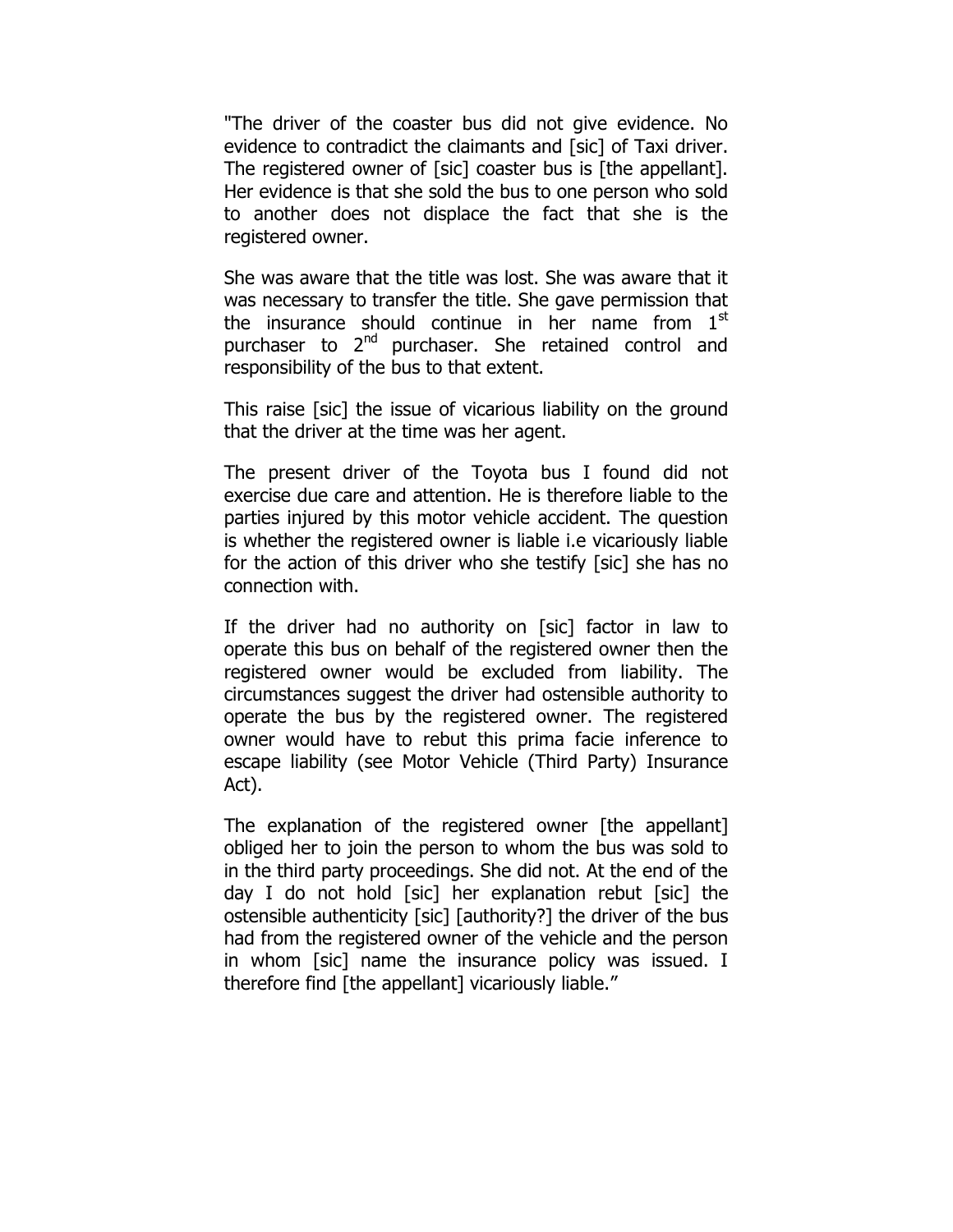# **The grounds of appeal**

- [16] The appellants filed five grounds of appeal, which were as follows:
	- "(a) The learned trial judge at first instance erred in failing to appreciate the legal consequence that flowed from the Appellant"s unchallenged evidence that she had sold the motor vehicle.
		- (b) The learned trial judge at first instance erred in finding expressly or implicitly that the issue of vicarious liability was raised by the fact that the Appellant "gave permission that the insurance should continue in her name from 1st purchaser to 2nd purchaser".
		- (c) The learned trial judge at first instance erred in finding that "the circumstances suggest that the driver had ostensibly [sic] authority to operate the bus by the registered owner'.
		- (d) The learned trial judge at first instance erred in using ostensible authority as the basis upon which to find the Appellant vicariously liable and therefore failed to correctly apply the law relevant to the issue of vicarious liability.
		- (e) The learned trial judge erred in finding that the "explanation of the registered owner Lena Hamilton obliged her to join the person to whom the bus was sold in the third party proceedings.""

## **The issue**

[17] Having examined globally the appellant's five grounds of appeal, it was found that only two primary issues were essentially raised for consideration on this appeal. Those were: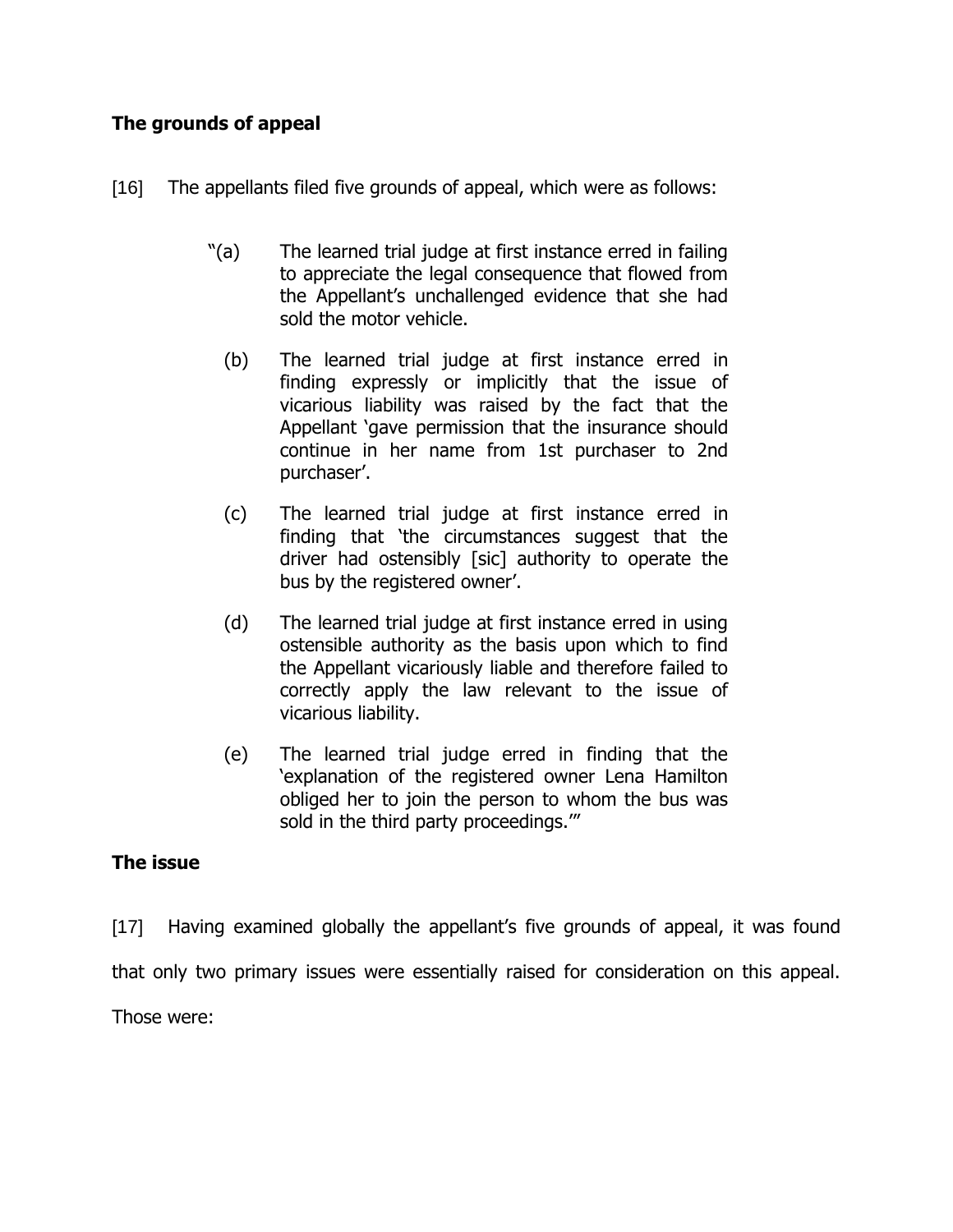(i) Whether the learned trial judge erred in law when he found that the appellant was vicariously liable on the basis that Eric Bartley had the ostensible authority to operate the vehicle at the time of the collision because, although the appellant had sold the vehicle, she remained the registered owner and consented to the insurance policy continuing in her name (grounds (a), (b), (c) and (d)); and

(ii) Whether the learned trial judge erred when he found that the appellant was obliged to join the persons to whom the bus was sold in third party proceedings (ground e).

# **Issue (i): grounds (a), (b), (c) and (d)**

**Whether the learned trial judge erred in law when he found that the appellant was vicariously liable on the basis that Eric Bartley had the ostensible authority to operate the vehicle at the time of the collision because, although the appellant had sold the vehicle, she remained the registered owner and consented to the insurance policy continuing in her name.**

[18] Counsel for the appellant, Miss Thomas, submitted that, "the unchallenged and

accepted evidence was that [the appellant] had sold the motor vehicle". To strengthen

this submission, counsel relied on this aspect of the learned trial judge's reasoning:

"…The registered owner of coaster bus is [the appellant]. Her evidence is that she sold the bus to one person who sold to another does not displace the fact that she is the registered owner.

She was aware that the title was lost. She was aware that it was necessary to transfer the title. She gave permission that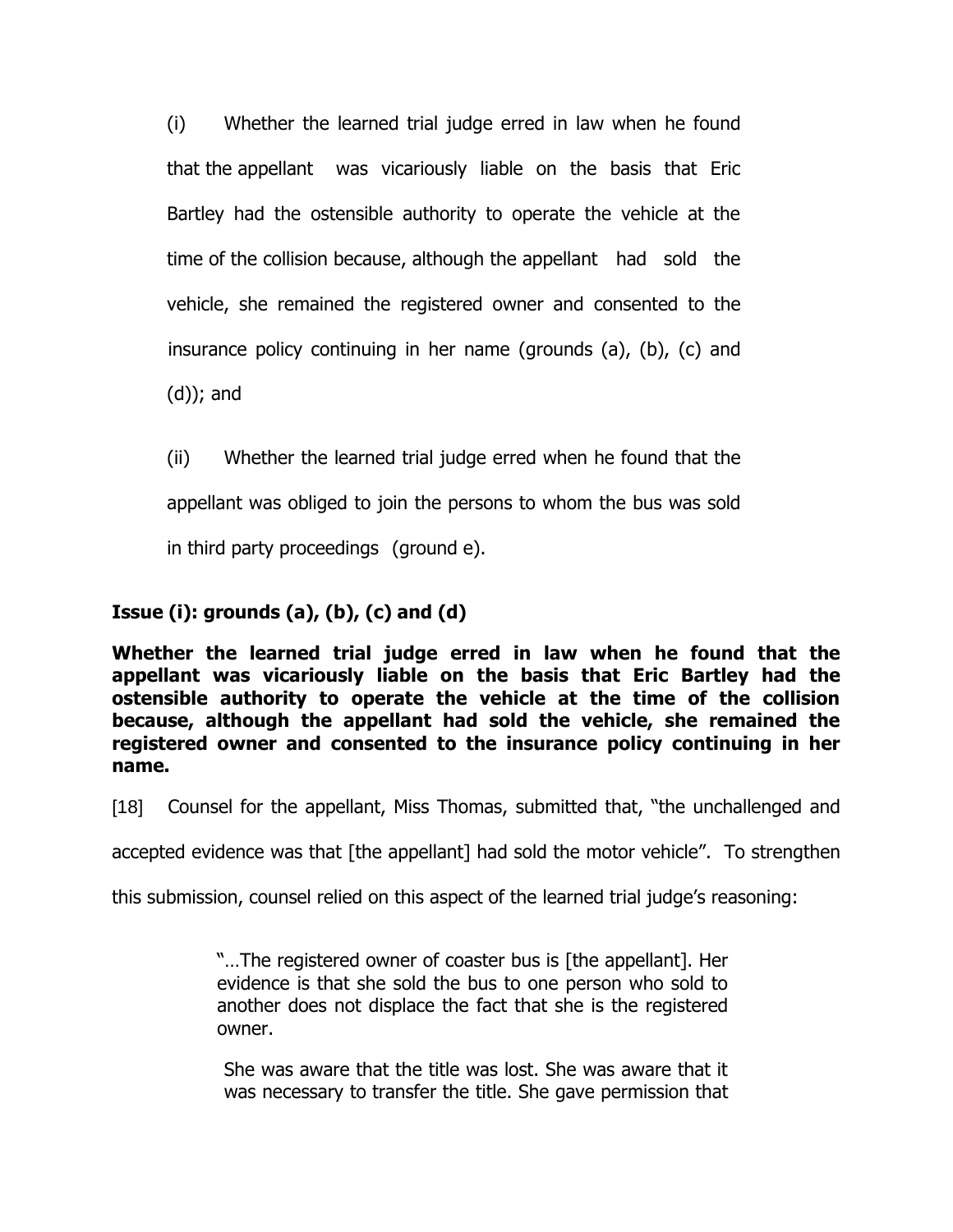the insurance should continue in her name from  $1<sup>st</sup>$ purchaser to 2<sup>nd</sup> purchaser. She retained control and responsibility of the bus to that extent."

[19] Miss Archer submitted that the fact that the appellant was the registered owner of the vehicle raised a *prima facie* case that at the time of the accident, Eric Bartley acted as her agent or servant, making her liable for his negligence. She argued that the onus was on the appellant to displace this presumption in order to absolve herself from liability. She further submitted that the evidence required to dispel this presumption was "satisfactory evidence to the contrary". The evidence of the appellant with respect to the sale of the motor vehicle was questioned by counsel on two bases. Firstly, that there was no documentary evidence before the court to corroborate that a sale had taken place and secondly, that when a person sells a vehicle the action is twofold: the agreement to sell and the transfer. Counsel submitted that, "until and unless the vehicle is transferred it cannot be said that the vehicle has been sold". As such, the appellant had failed to submit satisfactory corroborative evidence to dispel the presumption that Eric Bartley was her agent.

[20] Miss Archer stated further that the learned trial judge was properly guided to find that the appellant"s failure to produce evidence to corroborate that there was in fact a sale, should result in the decision remaining undisturbed.

[21] Miss Archer's submissions concerning the evidence of the sale of the motor vehicle, or the lack thereof, would seem to suggest that the issue as to whether the motor vehicle was, in fact, sold was not determined by the learned trial judge in the appellant's favour due to lack of corroborative evidence of the sale. This, however, was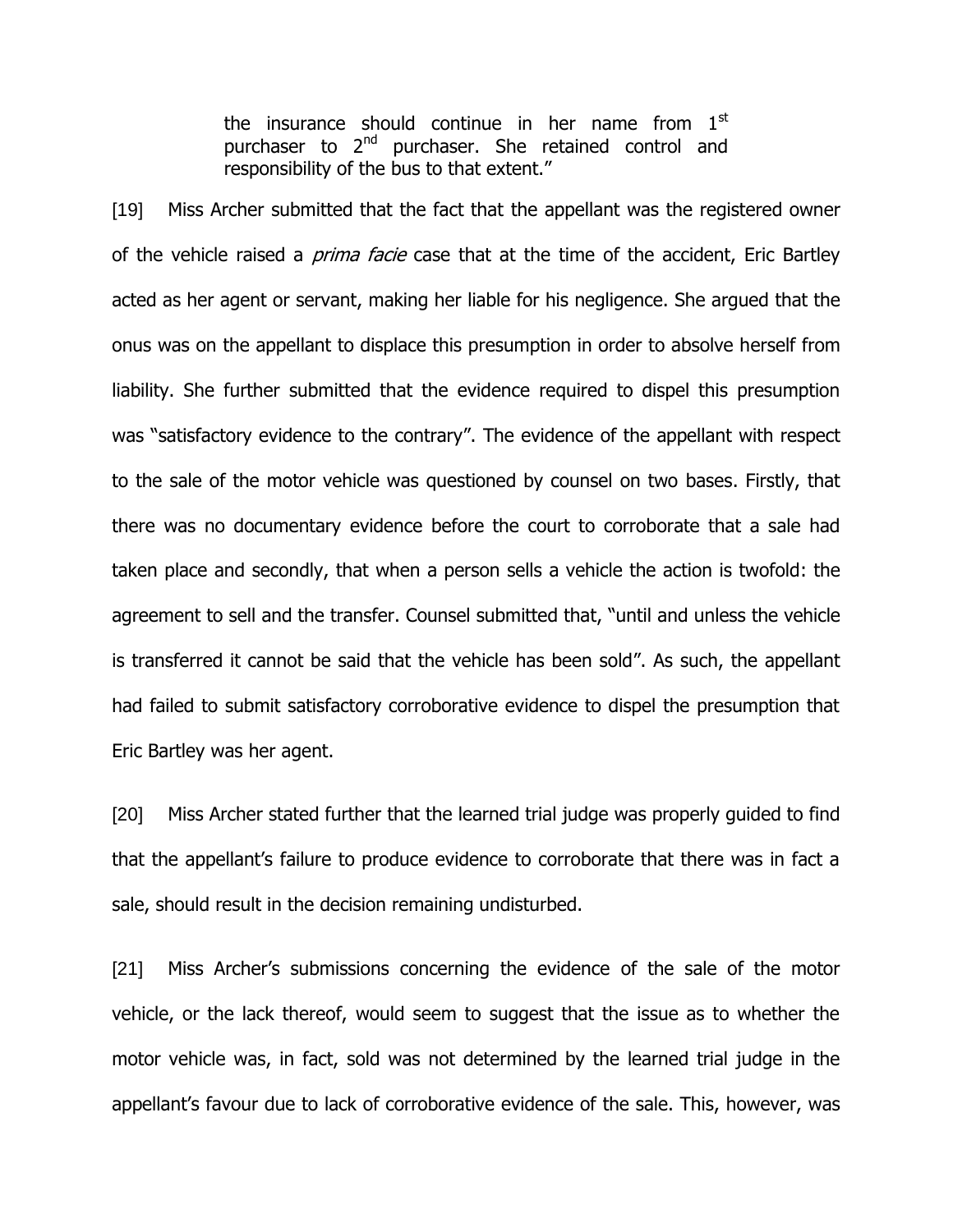not the case. The learned trial judge had clearly accepted, as Miss Thomas contended, that the appellant had sold the motor vehicle. What he based his decision on was the fact that even though the motor vehicle was sold, the appellant had caused the title and insurance to remain in her name. The finding of fact that the appellant had sold the bus must remain undisturbed and so the question is what would be the legal significance of that fact, on the question of vicarious liability.

[22] The critical question that now arises for consideration is whether the mere fact that the appellant was the registered owner of the motor vehicle and the person to whom the insurance was issued was, in and of itself, sufficient to establish that at the time of the accident, Eric Bartley was acting as her agent, as found by the learned trial judge. In this connection, the learned authors of Halsbury"s Laws of England, 2008, Volume 1,  $5<sup>th</sup>$  edition, paragraphs 29 and 30 state:

> "The terms 'agency' and 'agent', in popular use, have a number of different meanings, but in law the word 'agency' is used to connote the relation which exists where one person has an authority or capacity to create legal relations between a person occupying the position of principal and third parties. The relation of agency arises whenever one person, called the 'agent', has authority to act on behalf of another, called the 'principal', and consents so to act.

> The authority of the agent may be derived expressly from an instrument, either a deed or simply in writing, or may be conferred orally. Authority may also be implied from the conduct of the parties or from the nature of the employment. It may in certain cases be due to the necessity of circumstances, and in others be conferred by a valid ratification subsequent to the actual performance. In addition, a person may appear to have given authority to another, and acts within such apparent authority may effectively bind him to the third party."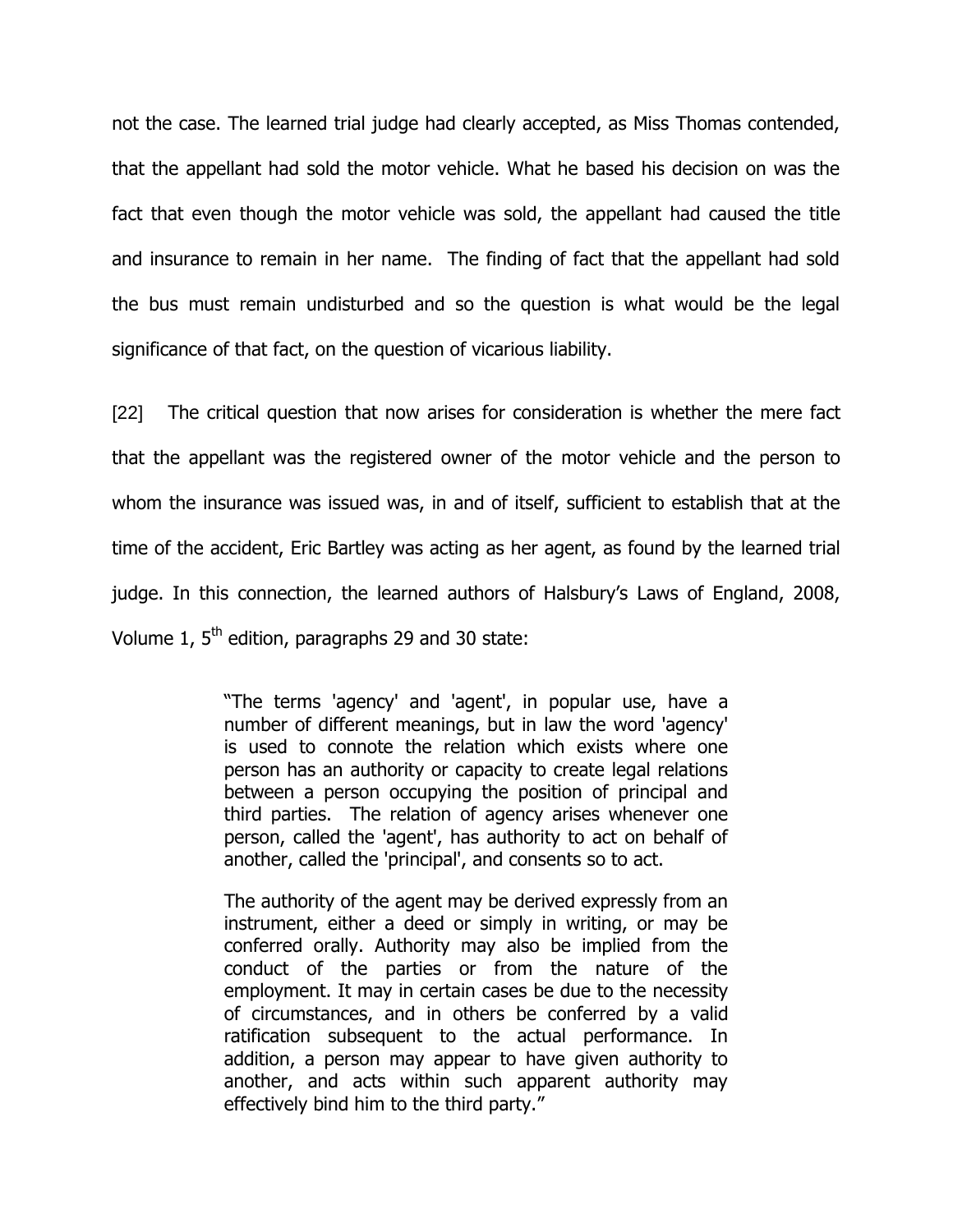[23] It is evident, therefore, that for the appellant to have been held liable on the ground that Eric Bartley was her agent, there ought to have existed a relationship between Eric Bartley and her that gave Eric Bartley the authority or capacity to create legal relations between third parties and her at the time of the accident. Eric Bartley would have had to have the authority to act on behalf of the appellant and he consented to so doing. This authority to act must have been expressly given or should be such as to be implied from the conduct of the appellant and Eric Bartley or from the relationship between them.

[24] It is clear that the learned trial judge did not find any express authority. He found instead that Eric Bartley had the ostensible authority of the appellant to act in the way he did, merely from the fact that she had remained the registered owner with the motor vehicle insurance continuing in her name. In examining the concept of ostensible authority, the learned authors of Halsbury's Laws of England Volume 1, 2008,  $5<sup>th</sup>$ edition at paragraph 151 describes that a person has an ostensible authority to act in the following circumstances:

> "Where the act complained of is not expressly authorised by the principal, the principal is, while the agent is acting within the scope of his implied authority or within the scope of his apparent or ostensible authority, jointly and severally responsible with the agent, however improperor imperfectthe manner in which the authority is carried out."

[25] The learned authors cited the case of **Uxbridge Permanent Benefit Building** 

**Society v Pickard** [1939] 2 KB 248, as authority in support of this principle. Atkinson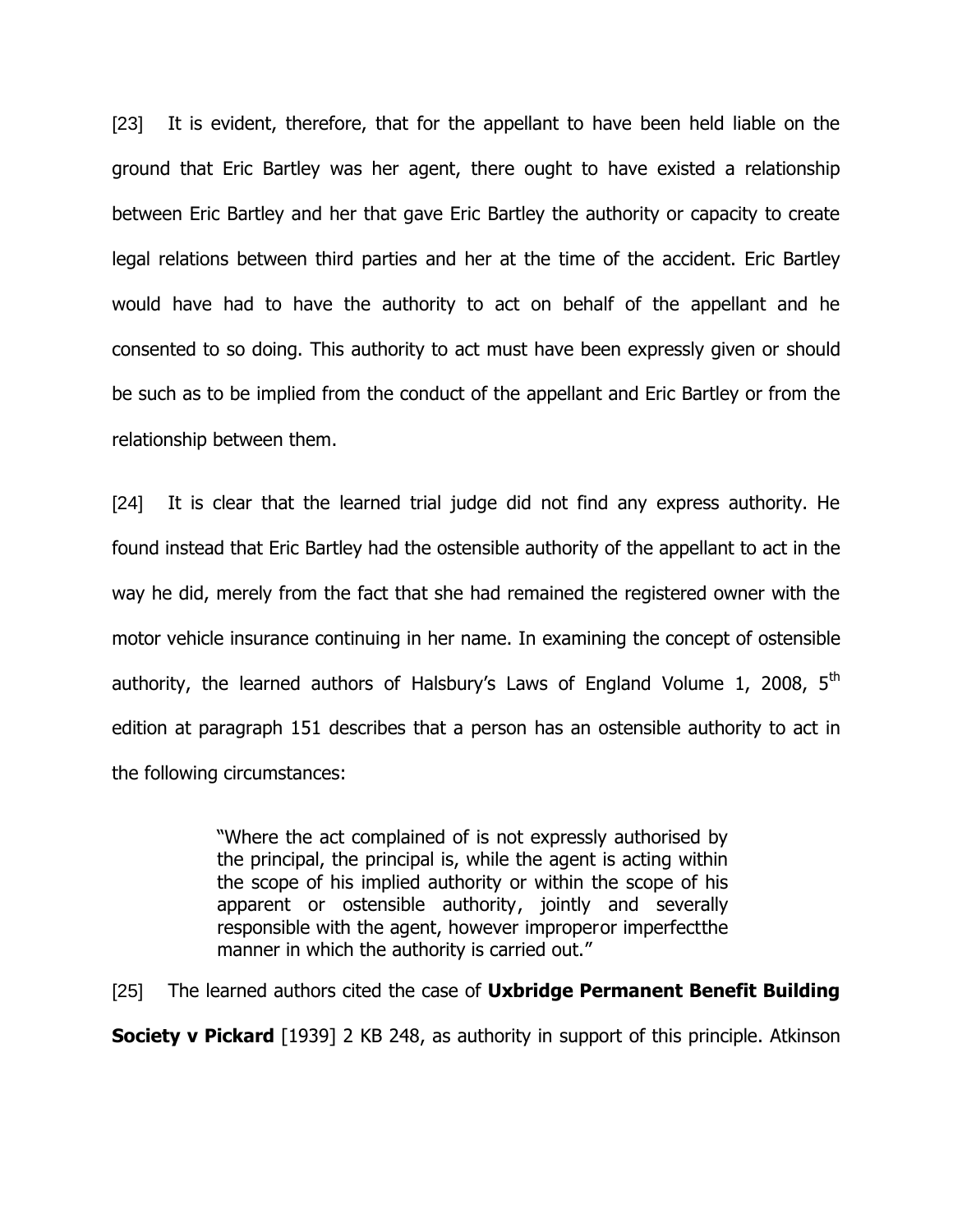J, in deciding whether an agent had an ostensible authority to act on behalf of his employer, held:

> "If a person is doing something he is employed to do though in a way he is not supposed to do it, the master is liable; but if he is not doing his master's business, the master is not liable."

[26] The facts of the case could prove useful in demonstrating the prinicple of ostensible authority. The defendant, Mr Pickard, was a solicitor practising in London, with a branch office in Slough. The office in Slough was at all material times managed by Mr Conway, as Mr Pickard's managing clerk. The plaintiffs were induced by a fraud to which, as the court found, Conway was a party, to advance money to a person alleged by Conway to be a client of the branch on mortgage of freehold property. The supposed title to the property was fictitious and the title deeds were forgeries. No allegation was made against Mr Pickard, but the plaintiffs claimed damages for fraud on the basis that Mr Pickard was responsible for the fraud of his agent. Sir Wilfrid Greene MR, in agreeing with the decision of Atkinson J that the Mr Pickard was liable for the action of Conway, held:

> "When a person is put in that position his actual authority and his ostensible authority are in one sense the same, because the ostensible authority of a solicitor's clerk put in such a position coincides with the actual authority which he is given. But the ostensible authority may go a little further, and for this reason, that it is not within his actual authority to commit a fraud. Nevertheless it is within his ostensible authority to perform acts of the class I have mentioned. So long as he is acting within the scope of that class of act, his employer is bound whether or not the clerk is acting for his own purposes or for his employer's purposes."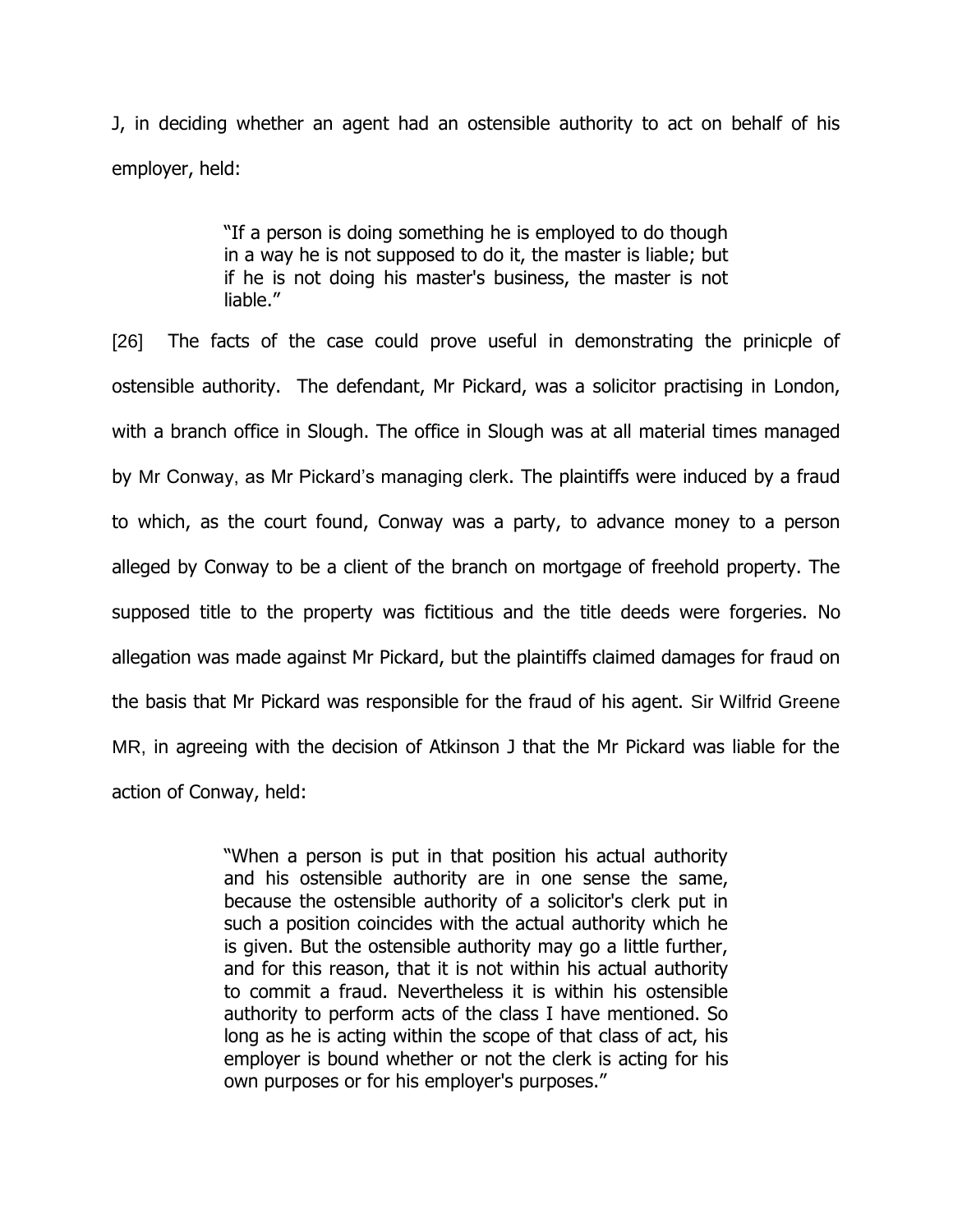[27] The facts of the instant case renders the situation distinguishable from that which existed in **Uxbridge Permanent Benefit Building Society v Pickard**, as there the agent was the managing clerk in the office and was acting within the scope of his employment or within the scope of something he was authorised to do. In this case, there is no evidence of any prior relationship or dealings between the appellant and Eric Bartley from which a contract of employment could be found and the learned trial judge did not so find. In the absence of an employment relationship, he would have had to find an implied agency from the conduct of the parties, that is, within the context of their dealings outside the ambit of an employment contract. There was no evidence of any connection between them in relation to the motor vehicle or at all. This fact renders the finding of the learned judge that Mr Bartley had the appellant"s ostensible authority to operate the vehicle unsustainable.

[28] The facts before the court were that at the time of the accident, the appellant was the registered owner of the vehicle and had agreed to have the insurance continued in her name, even though she said she had sold the vehicle. The facts revealed no connection between the apellant and Eric Bartley. In **Rambarran v Gurrucharran** [1970] 1 All ER 749, one of the leading cases on the subject of vicarious liability on the basis of agency, Lord Donovan said at page 751:

> "Where no more is known of the facts, therefore, than that at the time of an accident the car was owned but not driven by A it can be said that A's ownership affords some evidence that it was being driven by his servant or agent. But when the facts bearing on the question of service or agency are known, or sufficiently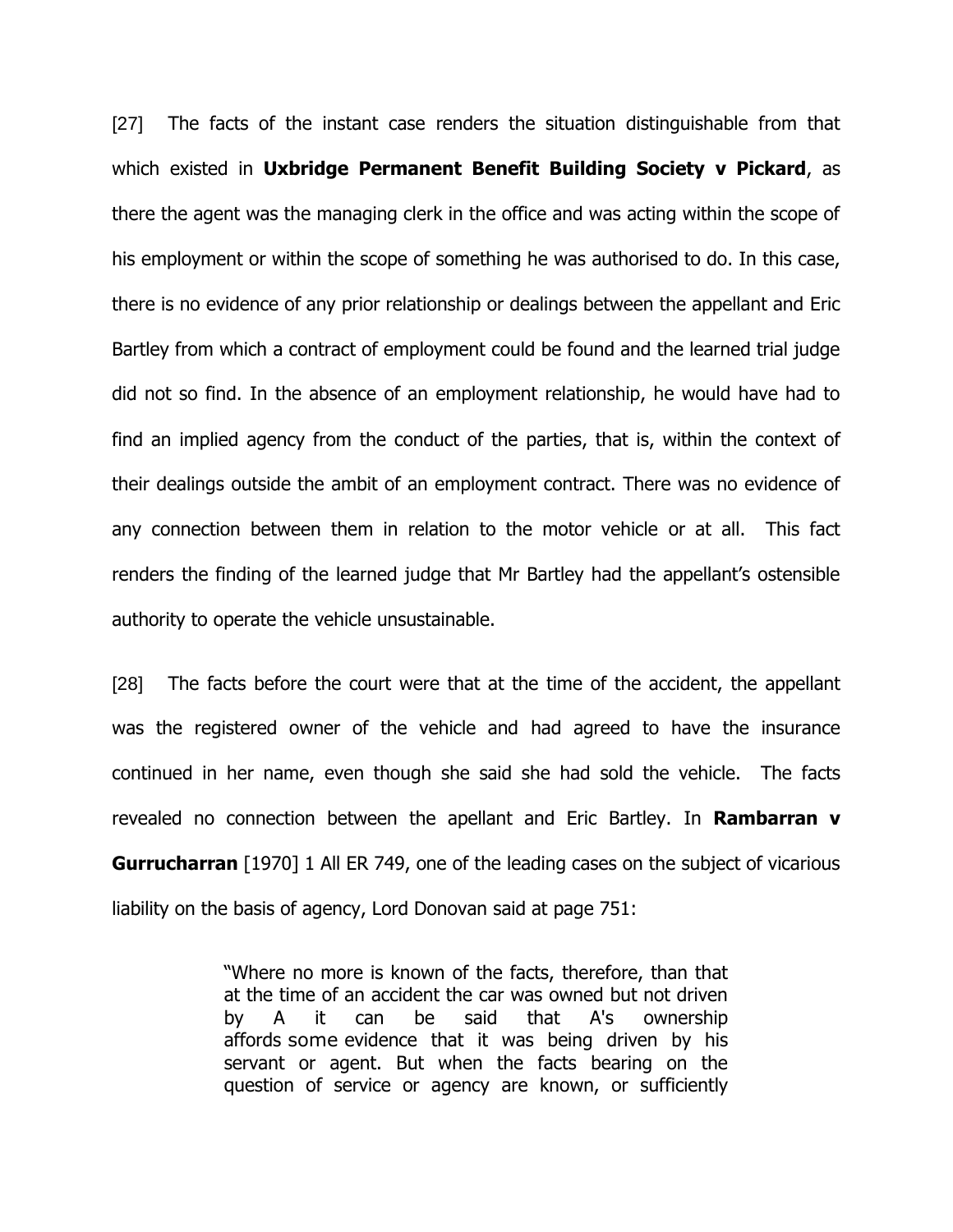known, then clearly the problem must be decided on the totality of the evidence."

[29] In that case, the appellant's car was being driven by his son. Due to his son's negligent driving, the car collided with the motor vehicle owned by the respondent and caused considerable damage to it. The appellant himself had no direct responsibility for the accident. The respondent nevertheless brought an action alleging that on the occasion in question, the appellant"s son was driving as his servant or agent and that the appellant was thus vicariously liable to pay damages for the loss sustained by the respondent. Lord Donovan, in deciding whether the appellant was vicariously liable, held:

> "…any inference, based solely on the appellant's ownership of the car, that Leslie [his son] was driving as the appellant's servant or agent on the day of the accident would be displaced by the appellant's own evidence, provided it were accepted by the trial judge, which it was. Leslie had a general permission to use the car. Accordingly it is impossible to assert, merely because the appellant owned the car, that Leslie was *not* using it for his own purposes as he was entitled to do."

[30] The appellant also relied on the dictum of Clark J in **Mattheson v Go Soltau** 

**and WT Soltau** (1933) 1 JLR 72 that:

"It is now accepted in our Courts that in the absence of satisfactory evidence to the contrary, this evidence is prima facie proof that the driver of a vehicle was acting as servant or agent of its registered owner. The onus of displacing this presumption is on the registered owner, and if he fails to discharge that onus the prima facie case remains and the plaintiff succeeds against him."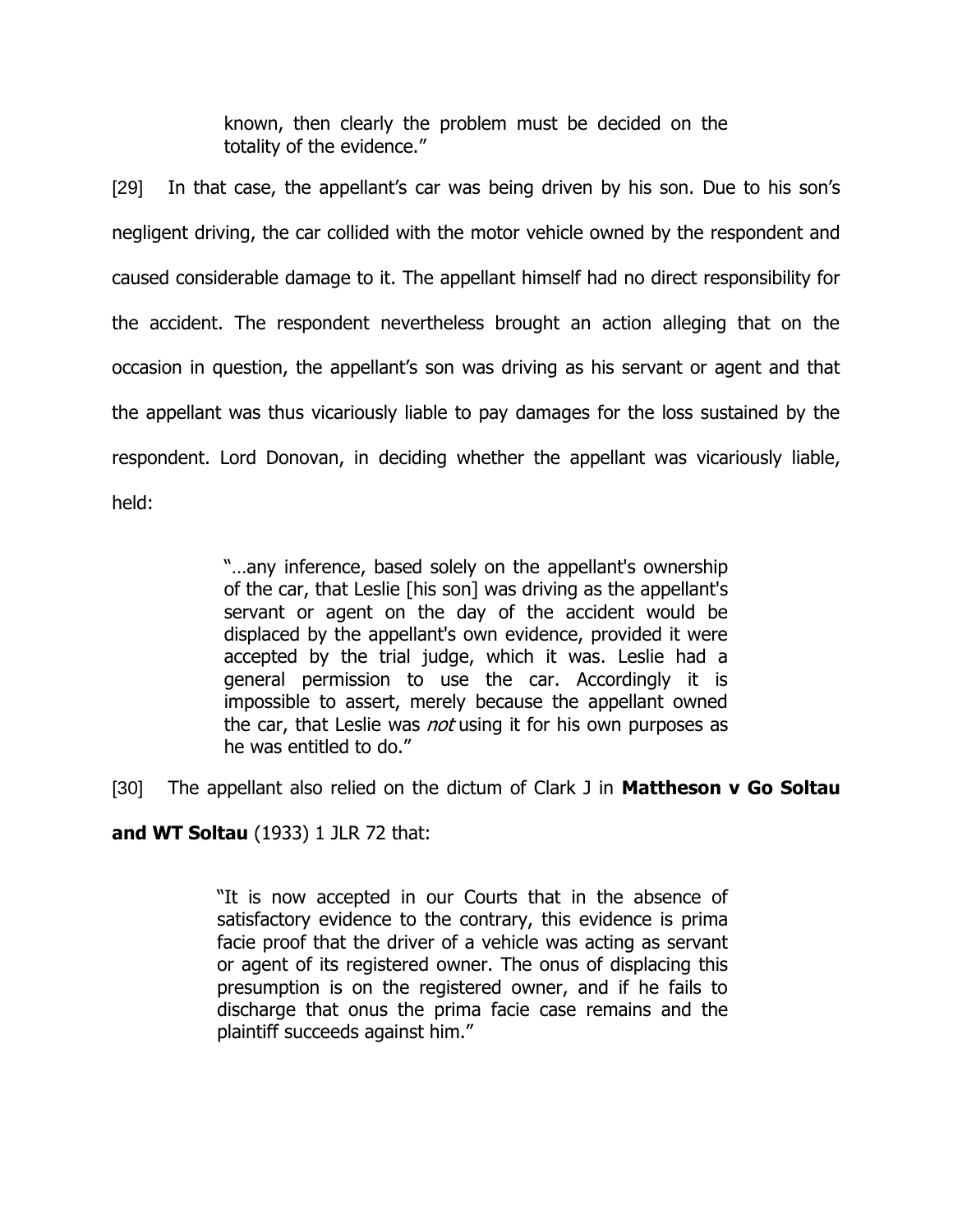[31] The law, therefore, recognises that in order to establish a relationship of agency one has to look at the totality of the evidence, albeit that there is a presumption of agency that arises from the fact of ownership. The presumption is therefore rebuttable and the onus is on the registered owner to do so. It is not sufficient, therefore, to simply base the fact of agency on the mere fact that someone is the registered owner of a vehicle, when there is evidence establishing other facts that would throw light on the issue.

[32] In assessing the totality of the evidence that was before the learned trial judge, which was not rejected by him, the appellant stated that she sold the motor vehicle to one person who sold it to another. She retained the vehicle in her name and allowed the insurance to continue in her name because she was having problems with the title for a proper transfer to be effected. She signed a document that the last purchaser, Mr Lloyd Shakespeare, was her agent because of the fact that the papers were still in her name. The mere fact that she had parted with possession of the motor vehicle, with an intention to do so permanently, would show that she had no interest in the use of the vehicle for her personal purposes. Indeed, in this case, the person to whom she gave permission to use the vehicle, Mr Shakespeare, was not the driver. So general permission given by the appellant to Mr Shakespeare to use the motor vehicle, while it was registered in her name, did not translate, without more, to authority being given to Eric Bartley to drive it on her behalf and for her purposes. The relationship or dealing, if any, between Eric Bartley and her at the time the collision occurred, had to be examined before any finding of vicarious liability could have been made.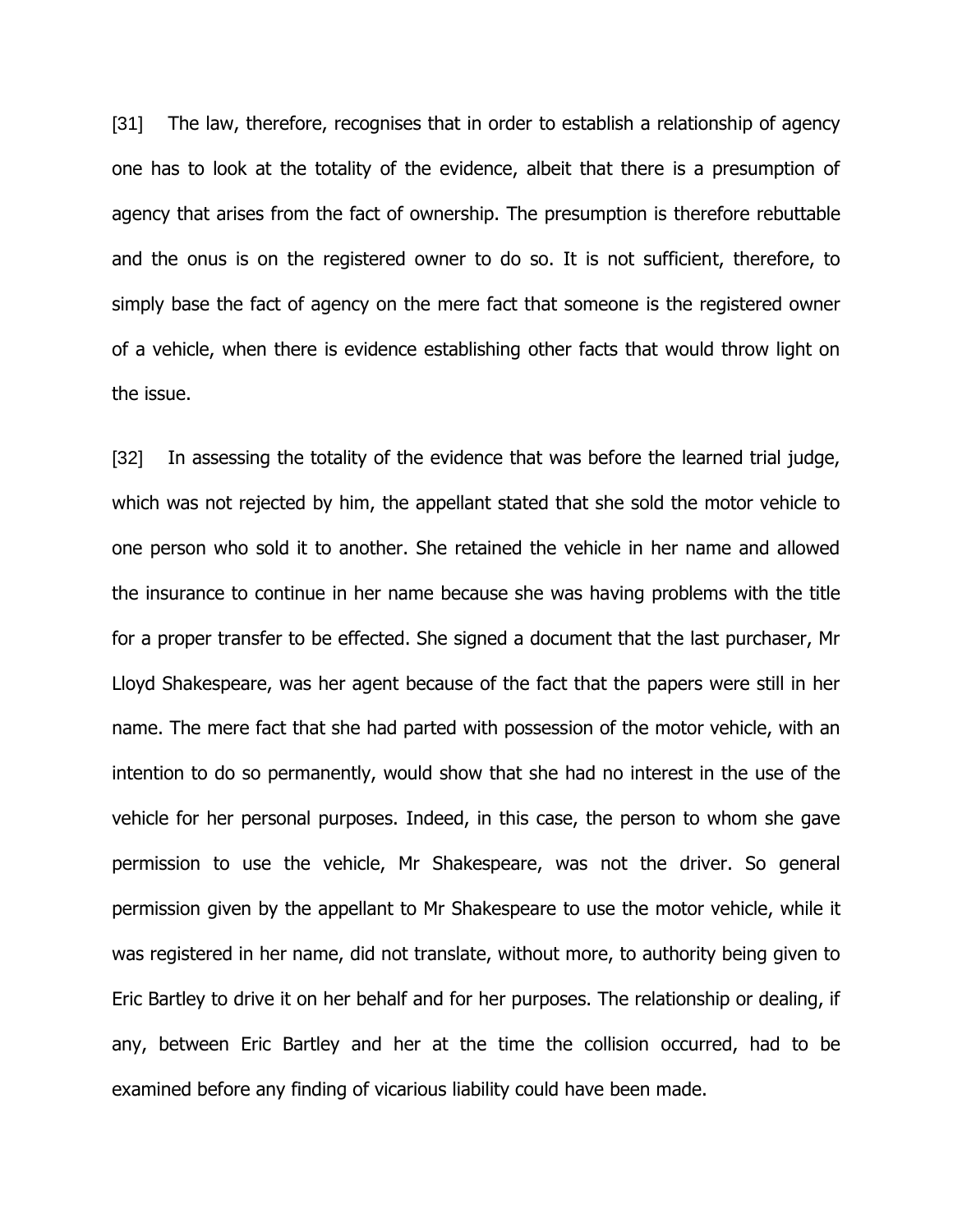[33] With regards to Eric Bartley, she was told that he was the person driving the bus at the time of the accident. She does not know him personally; she only met him once. At the time of the collision, the motor vehicle was not being driven by him with her consent or permission. She did not know where he was going at the time of the accident and she had nothing to gain personally from his driving of the vehicle. Further, there was nothing to suggest he was acting within the scope of something he was ordinarily authorised to do on her behalf. In all the circumstances, it could not be said that there was any evidence before the learned trial judge to suggest a principal/agency relationship between Eric Bartley and the appellant, which could properly ground vicarious liability on the basis of agency.

[34] Indeed, even if for argument sake, it could be contended that Eric Bartley had the appellant's permission to drive the vehicle, the law is clear that permission, by itself and without more, does not give rise to an agency, especially in circumstances where it is accepted that there was no employment relationship.

[35] In **Morgans v Launchbury** [1973] AC 127, another important case on this subject, Lord Wilberforce stated at page 135:

> "For I regard it as clear that in order to fix vicarious liability upon the owner of a car in such a case as the present, it must be shown that the driver was using it for the owner's purposes, under delegation of a task or duty. The substitution for this clear conception of a vague test based on 'interest' or 'concern' has nothing in reason or authority to commend it. Every man who gives permission for the use of his chattel may be said to have an interest or concern in its being carefully used, and, in most cases if it is a car, to have an interest or concern in the safety of the driver, but it has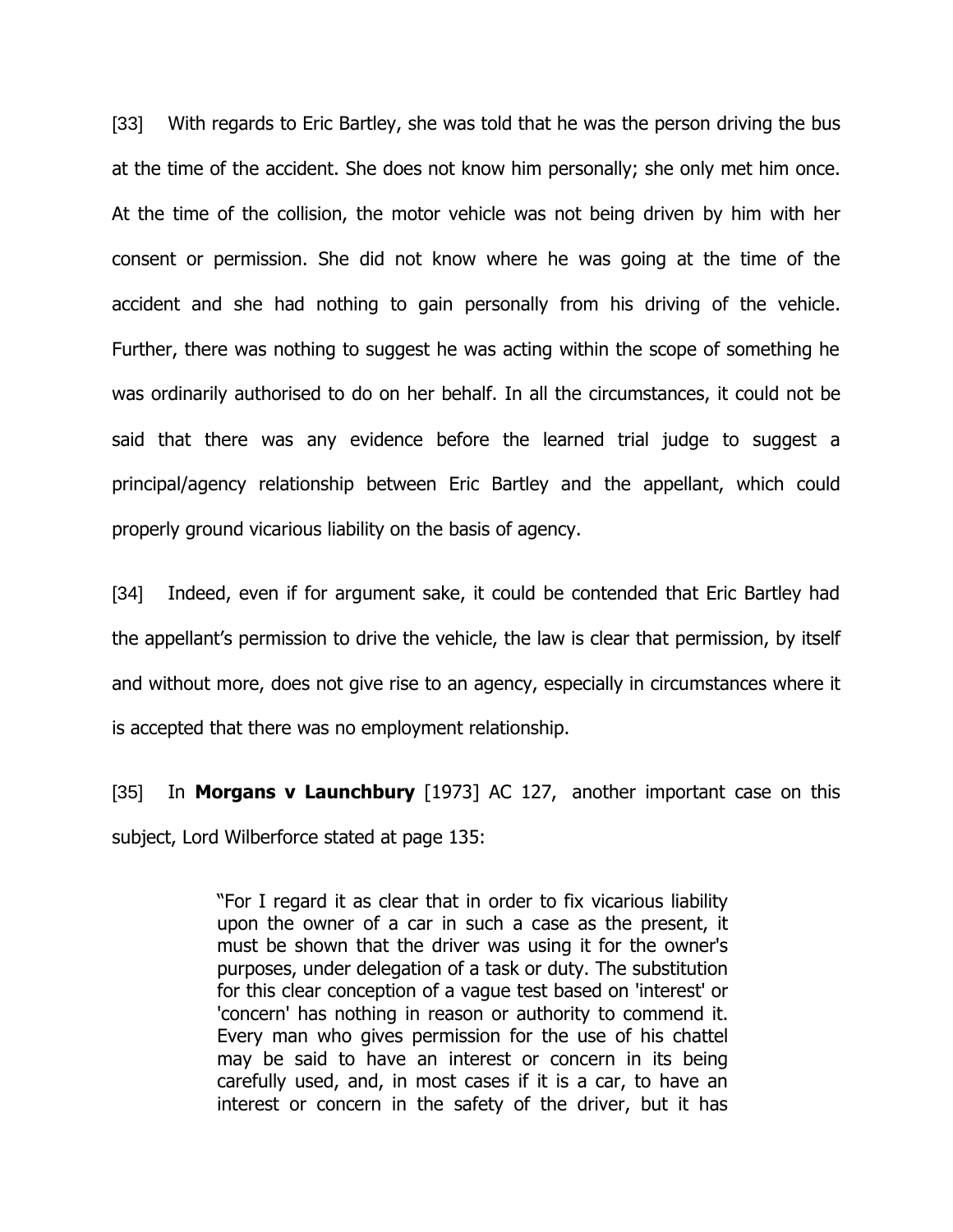never been held that mere permission is enough to establish vicarious liability."

# [36] In **Avis Rent-a -Car Ltd v Maitland** (1980) 32 WIR 294, Zacca P (acting),

similarly, pointed out, in speaking on behalf of this court that:

"The fact that the appellant may make a profit whilst the car was being driven by the second defendant does not mean that the second defendant was driving the car for the owner's purposes in pursuance of a task or duty delegated by the company to him. The law is stated thus in 28 Halsbury's Laws of England (3rd Edn) paragraph 71, page 71:

> **'The owner is, however, responsible only where he has delegated to the driver the execution of a purpose of his own over which he retains some control and not where the driver is a mere bailee, engaged exclusively upon his own purposes**.'" (Emphasis added)

[37] On the totality of the evidence, which the learned trial judge was duty bound to consider, there was no evidence, as required by the authorities for vicarious liability to arise, that the appellant had delegated to Eric Bartley the execution of a purpose of her own over which she retained some control or, in other words, that he was using the motor vehicle for the appellant"s purpose under delegation of a task or duty. On the strength of the authorities, the appellant had given evidence that would have rebutted the existence of an agency, actual or ostensible. It should be noted that this would have been the case even if the learned trial judge had rejected the evidence that the appellant had sold the motor vehicle because on the appellant"s worst case, there was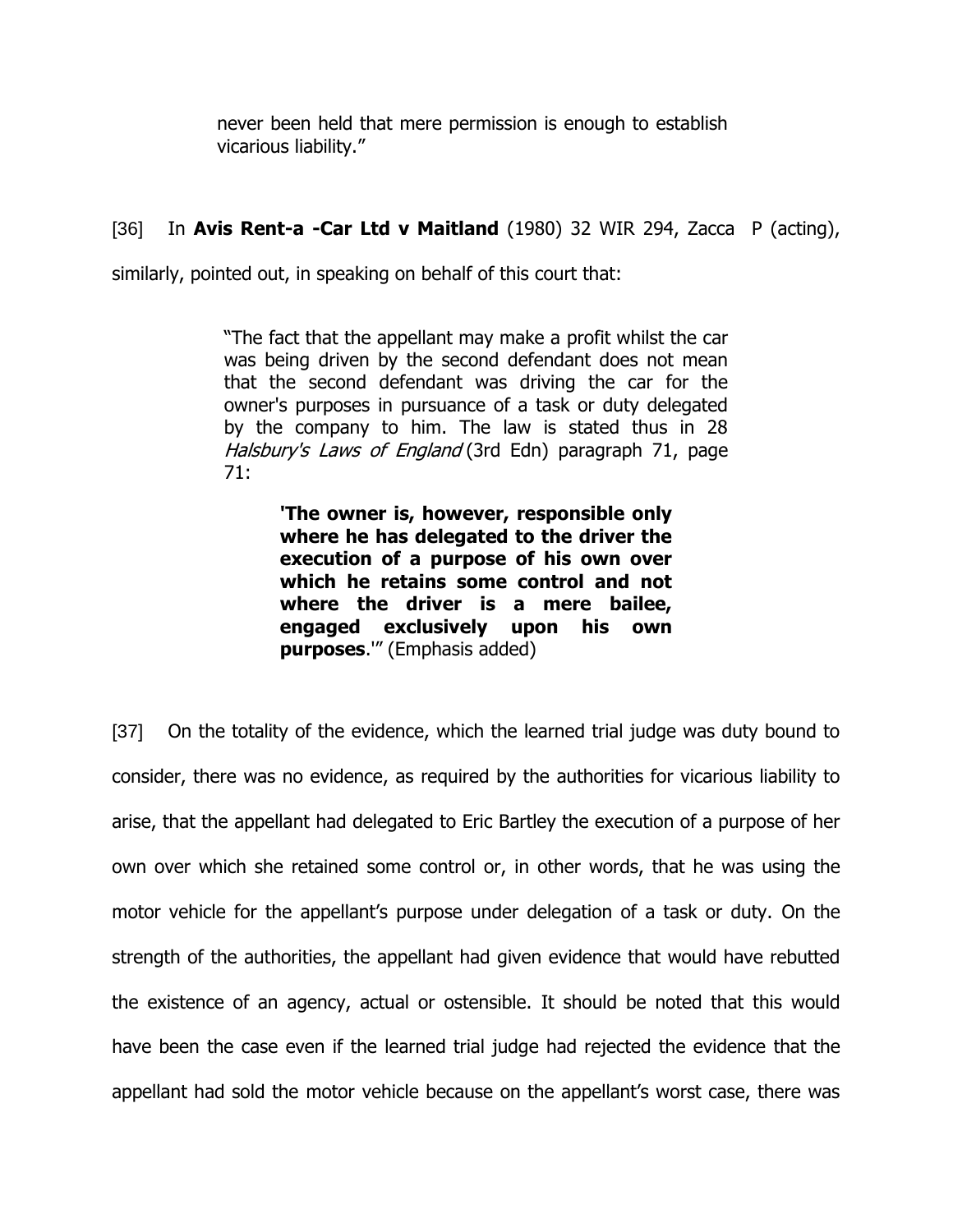clear and uncontradicted evidence that she gave a document to Lloyd Shakespeare, declaring him her agent, which, in actuality, meant that he had the motor vehicle with her general permission to use for his own purposes. The general permission that was given by the appellant to Lloyd Shakespeare did not translate to authority being given to Eric Bartley to be her agent at the material time, or at all, in relation to the use of the motor vehicle.

[38] It is abundantly clear from the evidence presented by the appellant, and which remained uncontradicted by the respondents at the end of the trial, that Eric Bartley, as the driver of the motor vehicle, did not have the appellant"s permission to drive the vehicle at the material time, especially in the context where the appellant had parted with possession, custody and control of the motor vehicle under a purported contract of sale with a third party. This is a compelling fact that would have served to displace the presumption of agency to which the fact of ownership had given rise. It followed then that the appellant could not be held to have been vicariously liable.

[39] For all the foregoing reasons, it was found that there was merit in the appellant"s contention in grounds (a), (b), (c) and (d) of the grounds of appeal that the learned trial judge erred when he concluded as he did, that the appellant was vicariously liable for the negligence of Eric Bartley. The appeal, therefore, succeeded on those grounds, without more. The remaining ground of appeal was, however, considered for completeness.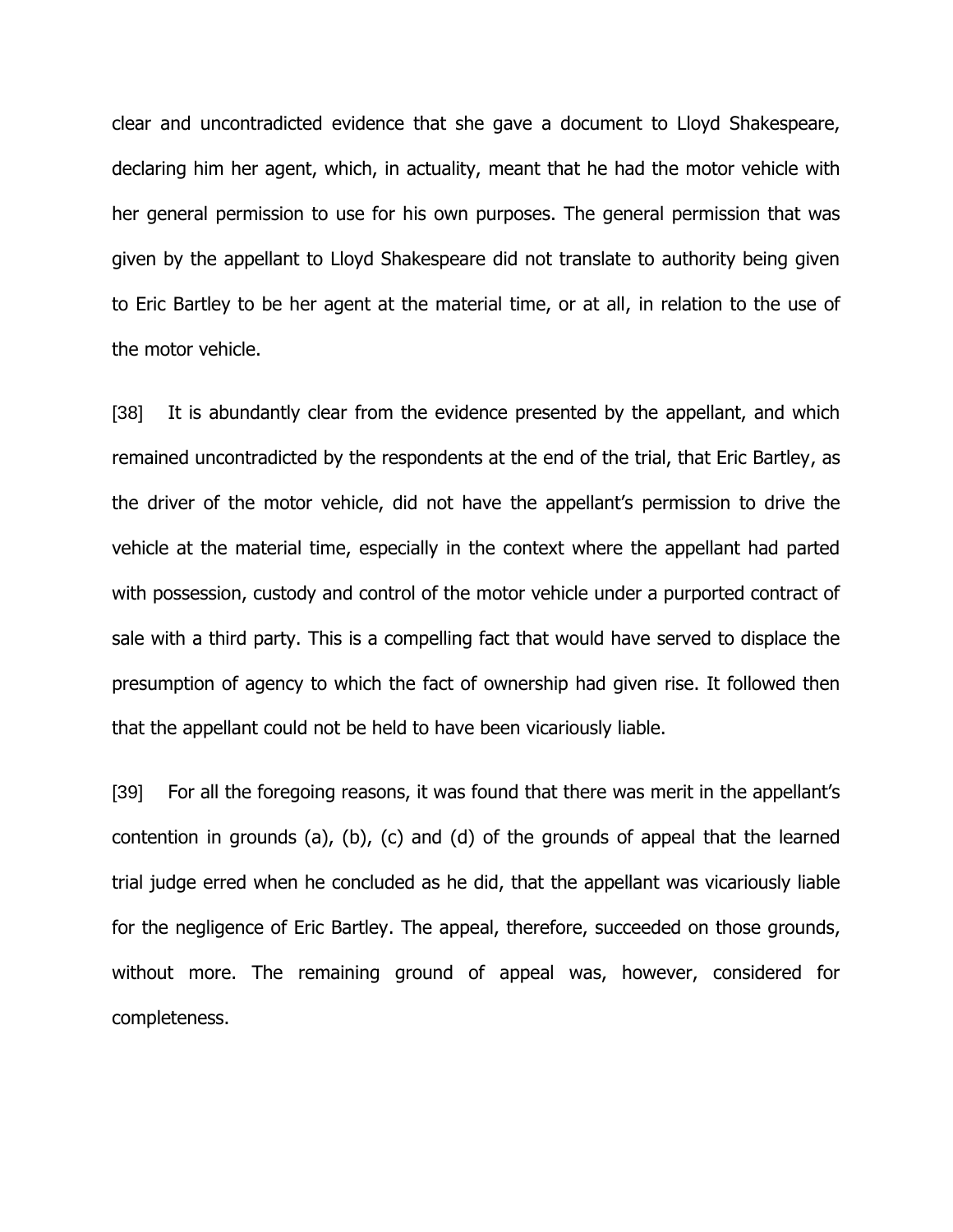# **Issue (ii) - (ground (e))**

# **Whether the appellant was obliged to join the persons to whom the bus was sold in third party proceedings.**

[40] The appellant also complained that the learned trial judge fell into error when he found that "the explanation of the registered owner [the appellant] obliged her to join the person to whom the bus was sold to in the third party proceedings". According to counsel for the appellant, the appellant"s defence was such that no question of an indemnity or contribution could arise and as such this was not relevant to the issue of vicarious liability.

[41] Rule 18.1(2)(b) of the The Civil Procedure Rules, 2002 (the CPR) states:

"An "**ancillary claim'** is any claim other than a claim by a claimant against a defendant or a claim for a set off contained in a defence and includes –

- (a)...
- (b) a claim by a defendant against any person (whether or not already a party) for contribution or indemnity or some other remedy;..."

[42] In circumstances, where the appellant"s defence was a complete denial that there existed a relationship between herself and Eric Bartley, Fitzroy Wilson or Lloyd Shakespeare in relation to the operation of the motor vehicle at the material time, she was under no obligation to join them in third party proceedings. In fact, even if her defence was that she was connected to those persons, it was totally a matter for her in conducting her case to decide how to proceed. The fact that she did not join any other party was not one that was relevant to the question of liability and so it was not open